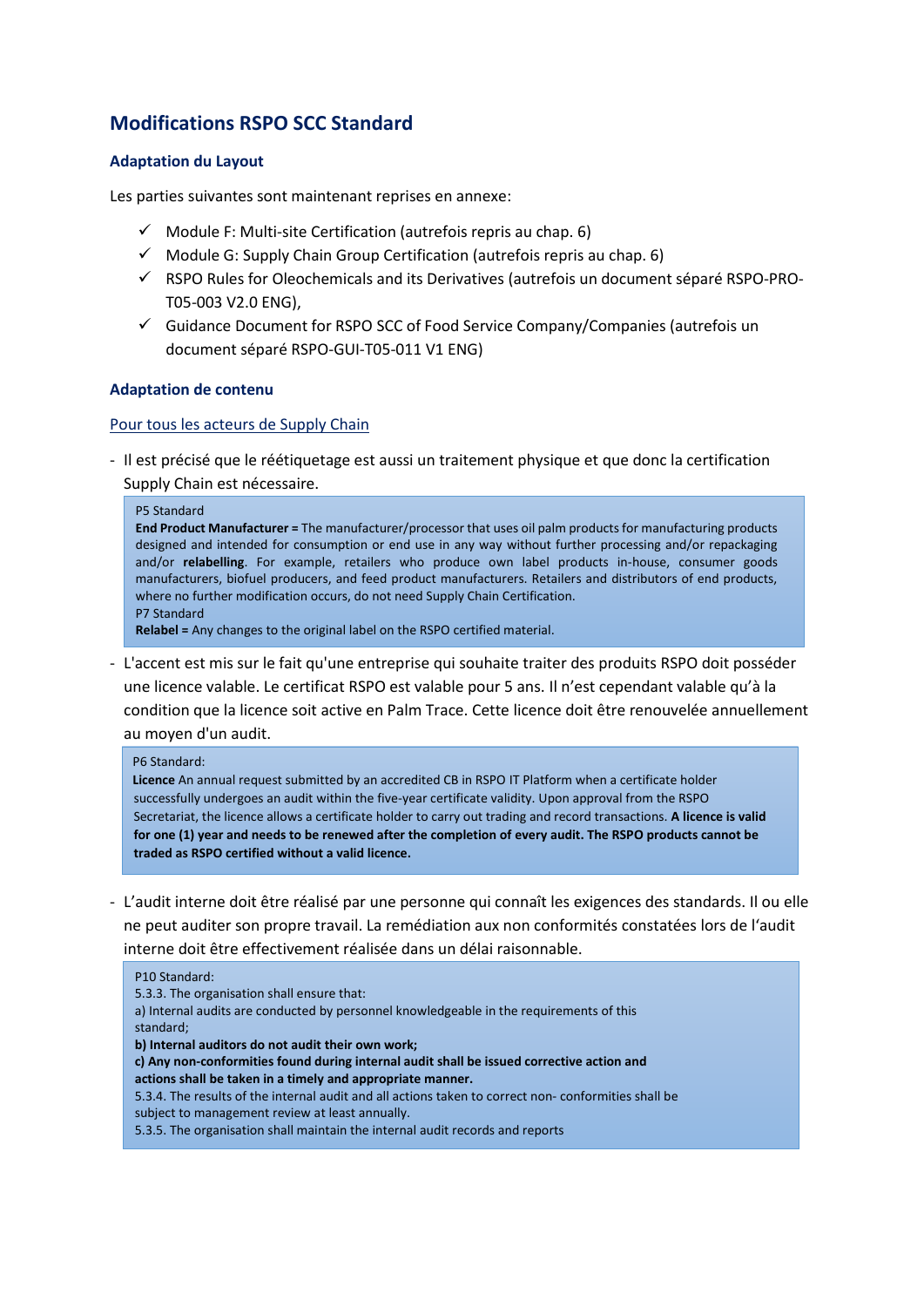- Le contrôle des certificats/licences de vos fournisseurs doit être maintenant **mensuel** au lieu d'annuel.

## P10 Standard:

5.4.3. The site receiving RSPO certified oil palm products shall ensure that the products are verified as being RSPO certified by:

a. checking the validity of the Supply Chain Certification of the suppliers via the list of RSPO Supply Chain Certified sites on the RSPO website (www.rspo.org) **on monthly basis;** or

b. checking the validity of licence for traders and distributors via the list of Licence Holder on the RSPO website (www.rspo.org) **on monthly basis**; or

c. through the RSPO IT Platform by confirmation of (shipping) announcements.

- Il est précisé que la notification de nouveaux travailleurs salariés ou de sous-traitants doit être faite **préalablement** à l'audit.

## P11 Standard:

5.5.4 The site shall inform its CB **in advance** prior to conduct its next audit of the names and contact details of any new contractor used for the processing or physical handling of RSPO certified oil palm products.

- Le plan de formation doit maintenant être revu annuellement (autrefois: On-going review) et il est précisé encore que vous devez conserver une preuve des formations données.

# P13 Standard:

5.8.1 The organisation shall have a training plan on RSPO Supply Chain Standards requirements, which is subject to **annual review** and is supported by records of the training provided to staff. **5.8.3 Training records shall be maintained.**

- Il est précisé quelles données sont nécessaires pour le rapport de volumes annuel. Pour tous les audits il faut considérer une période d'un an à l'exception de l'audit initial (pas de données nécessaires) et du premier audit de surveillance (ici les données peuvent concerner des périodes de moins d'un an) .

## P14 Standard:

5.9.3 Where exact quantities are not available, the organisation shall provide a calculated approximate of the aggregated volume of palm oil/palm kernel oil content (separate categories) used in the RSPO certified oil palm products, as shown in the table below. The organisation shall keep an up-to-date record of the volume purchased (input) and actual or estimated claimed (output) over a period of twelve (12) months, except for the period prior to Annual Surveillance Audit 1<sup>4</sup> (ASA1). This record is required for audit purposes.

<sup>4</sup>**As ASA1 shall be conducted between 8 to 12 months of the certificate issued date, the period will be less than 12 months**

- Au chapitre en rapport avec la revue de direction, « Customers feedback » a été remplacé par « Stakeholders feedback ». La partie « Ressources » a été détaillée davantage s'agissant du système RSPO.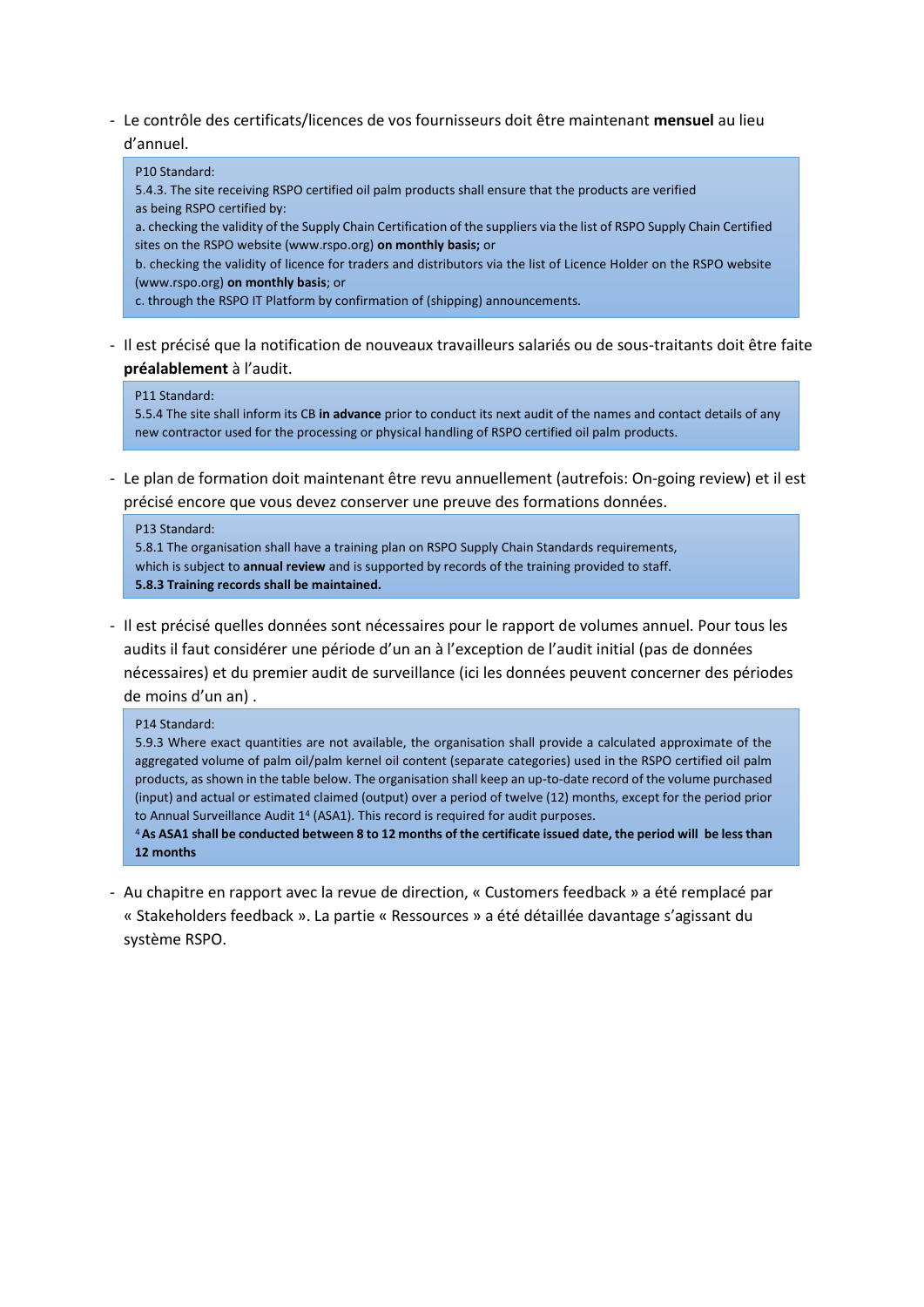#### P15 Standard:

#### **5.13. Management review**

5.13.1 The organisation shall conduct annual management reviews at planned intervals, appropriate to the scale and nature of the activities undertaken.

5.13.2 The input to management review shall include information on:

a) Follow-up actions from previous management reviews.

- b) Results of internal audits covering RSPO Supply Chain Certification Standard.
- c) **Stakeholders' feedback.**
- d) Status of preventive and corrective actions.
- e) Changes that could affect the management system.
- f) Recommendations for improvement.
- 5.13.3 The output from the management review shall include any decisions and actions related to:
- a) Improvement of the effectiveness of the management system and its processes.
- b) Resources needed **for effective implementation of the system.**
- En ce qui concerne les entreprises faisant du Mass Balance : on ne peut pas opter en même temps pour le « Fixed inventory period » et le « Continuous accounting system »

#### P20 Standard:

C.3.2 The site shall ensure that the output of RSPO mass balance oil palm product supplied to customers from the physical site does not exceed the input of RSPO certified oil palm products received at the physical site, using either a continuous accounting system (refer to C.4.1) and/or a fixed inventory period (refer to C.4.2). **The site shall establish only one accounting system at a time.**

## Uniquement pour les Multi-sites

- Plus d'explications au sujet des Participatings sites avec multi-sites : Lorsque le siège principal est aussi un site de production il n'est compté qu'une seule fois dans le calcul de l'audit sample. Lorsque le siège principal est aussi un siège dit ICS (l'endroit du contrôle interne du système) il est alors considéré comme Participating site et ce même s'il n'y a aucune production. Il faut encore signaler qu'un site sans production mais qui facture des produits RSPO doit également être compté comme Participating site. Ceci contrairement à notre ancienne interprétation de cette question. Cela peut entraîner des conséquences pour le certificat de votre entreprise. Votre auditeur vous en informera au cours de l'audit.

P24 Standard:

- 1.2. The Central Office acting as ICS office is considered a participating site.
- 1.3. Central Office that also has a production site is counted as one site.

#### Uniquement pour les entreprises qui travaillent avec des produits « Oleochemicals »

Le document séparé "RSPO Rules for Oleochemicals and its Derivatives" (RSPO-PRO-T05-003 V2.0 ENG) a été maintenant ajouté en tant qu'annexe 6.

- Le "MB claim transfer cross referencing" est maintenant aussi admis pour la glycérine s'il est prouvé que le « precursor » ou la référence de la chaine C ont comme origine le même PO ou PKO.

#### P45 Standard:

#### **4.2.3 MB claim transfer cross referencing**

The transfer of an MB claim inside a specified section as marked in red (see graph 6) is allowed. For example, from a fatty acid to a fatty alcohol or from a sodium laureth - 2 sulfate to a betaine, shall be allowed. Glycerin is excluded from cross-referencing as glycerin neither has a precursor identity nor a C-chain reference<sup>5</sup> . **5 In cases where there is evidence of the precursor or C-chain reference of the glycerin, demonstrating the same source (PO or PKO); the MB claim transfer cross referring is allowed.**

- Il n'est plus exigé que de nouveaux facteurs de conversion doivent être déclarés à RSPO